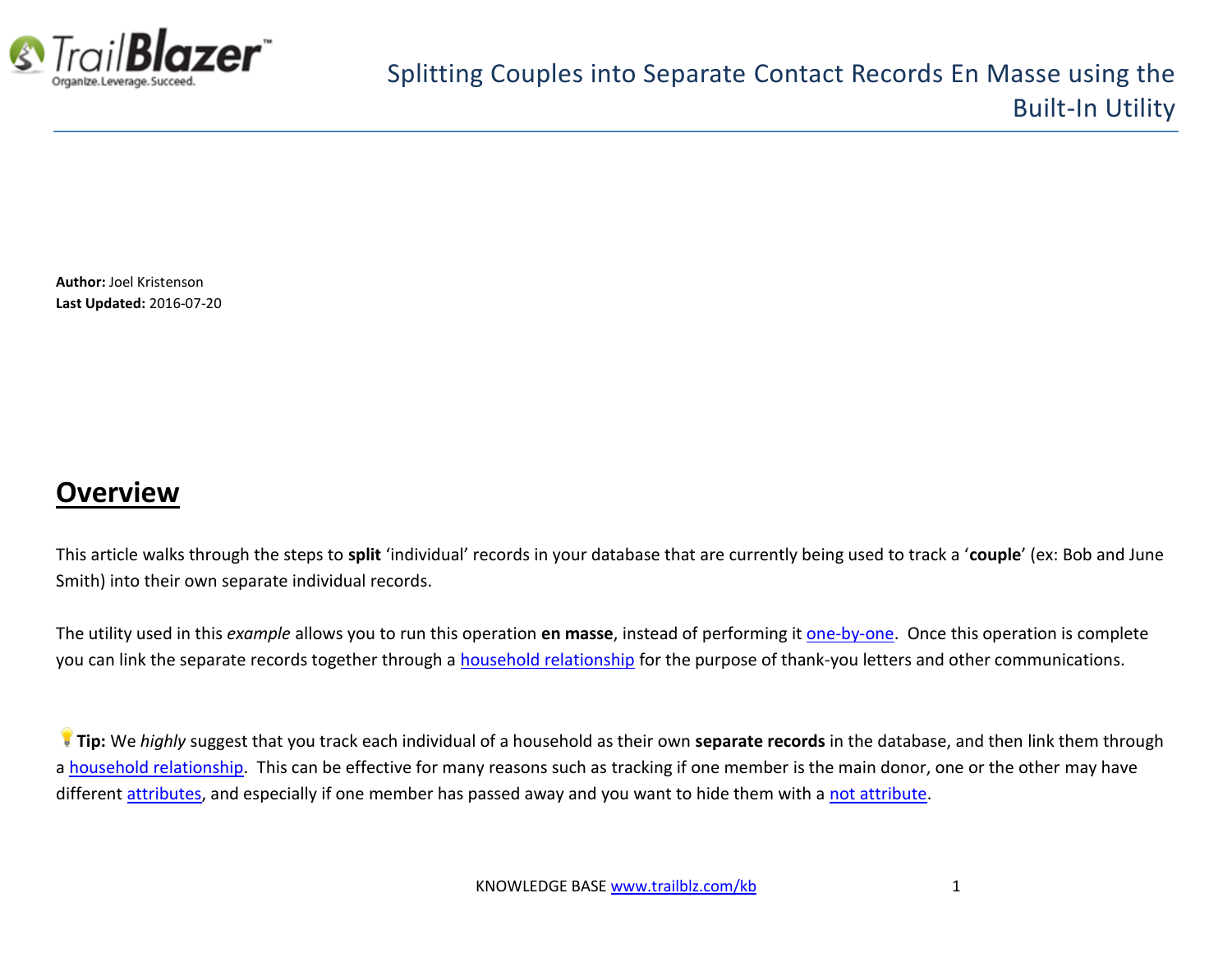

### **Steps**

Navigate to the **Contacts** (*Voters/Donors*) list under the **Application Menu**.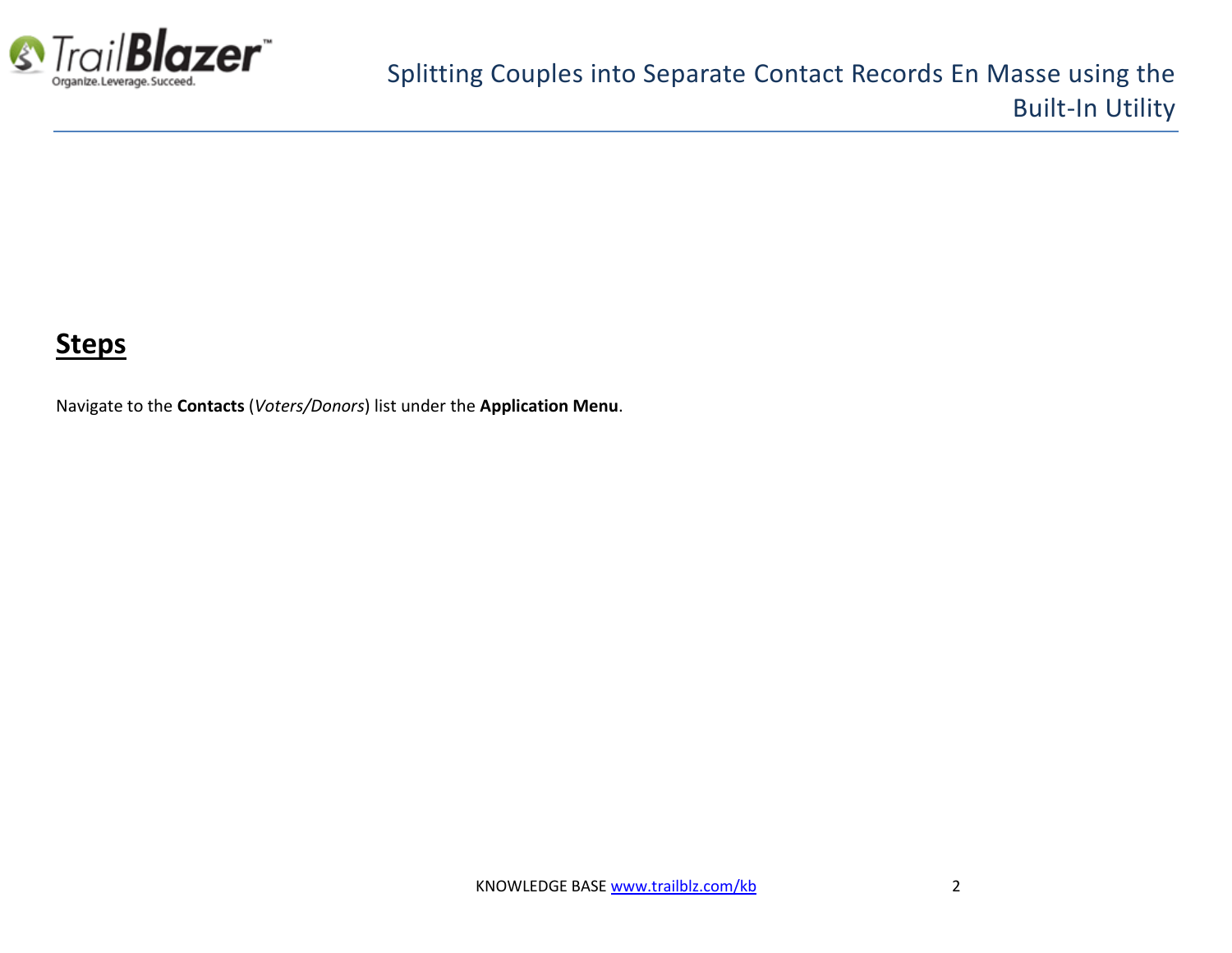



Use an [sql wildcard lookup](http://www.trailblz.com/kb/?action=view&kb=115&cat=1) to run a search for individual contacts that have either the word '**and**' in their First Name field, or the ampersand (**&**) symbol. You'll also need to add a '**/n**' in the Last Name field because it's **\*required\* that these individual records have a list name present** in order for this operation to work. *My example is below which produced 20 contacts that were tracking a 'couple' in an individual record card.*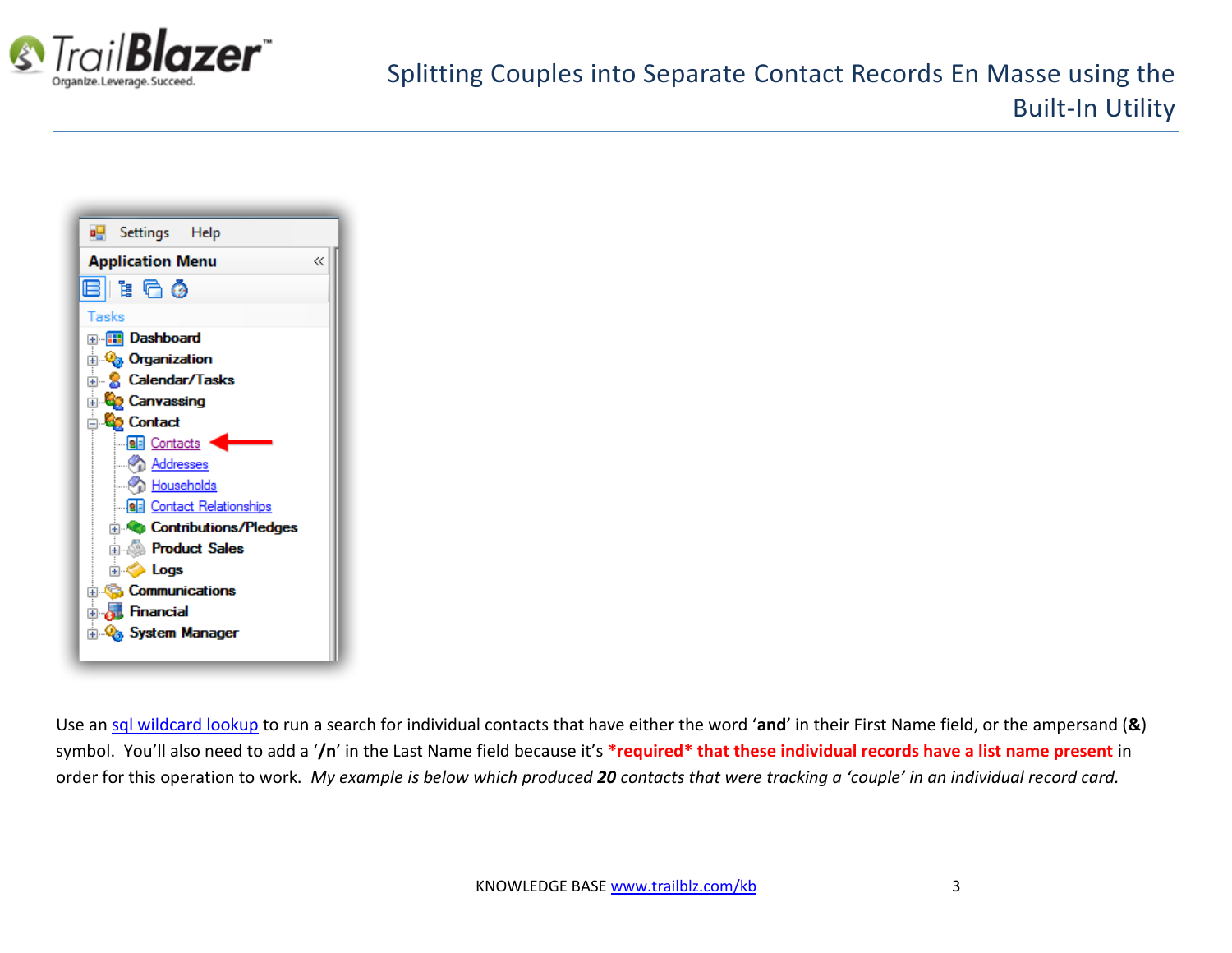

| Enter '/n' in this field - the couple *must* have                                                                                   |                                                                                                                                         |                     |                            |                        |                                |               |                      |              |                           |                                                                                                                                |                  |                   |                                   |  |  |  |
|-------------------------------------------------------------------------------------------------------------------------------------|-----------------------------------------------------------------------------------------------------------------------------------------|---------------------|----------------------------|------------------------|--------------------------------|---------------|----------------------|--------------|---------------------------|--------------------------------------------------------------------------------------------------------------------------------|------------------|-------------------|-----------------------------------|--|--|--|
| $\bullet$<br>a last name present.                                                                                                   |                                                                                                                                         |                     |                            |                        |                                |               |                      |              |                           |                                                                                                                                |                  |                   |                                   |  |  |  |
|                                                                                                                                     | General   Address   Household   Attribute   Canvass   Relation   Contribute   Pledge   Event   Sales<br>Admin SQL<br>Favorites<br>% and |                     |                            |                        |                                |               |                      |              |                           |                                                                                                                                |                  |                   |                                   |  |  |  |
|                                                                                                                                     | $\mathscr{F}$ Name<br>Phone E-Mail Email Links Profile Work Demographics User, Text User, Dates User, Decimal Other                     |                     |                            |                        |                                |               |                      |              |                           |                                                                                                                                |                  |                   |                                   |  |  |  |
|                                                                                                                                     |                                                                                                                                         |                     |                            |                        |                                |               |                      |              |                           | tells Trail Blazer to search for first names that contain the<br>word 'and'. Putting the space in front of 'and' avoids 'like' |                  |                   |                                   |  |  |  |
|                                                                                                                                     | $\bullet$                                                                                                                               |                     |                            |                        |                                |               |                      |              |                           |                                                                                                                                |                  |                   |                                   |  |  |  |
| $\overline{\mathbf{s}}$                                                                                                             | <b>V</b> Individual                                                                                                                     | Last Name:          | /n                         |                        | Title:                         |               |                      |              | names like Andy or Sandy. |                                                                                                                                |                  |                   |                                   |  |  |  |
|                                                                                                                                     | <b>A</b> rporation                                                                                                                      | First/Org Name:     | % and.%&                   | <b>Search al</b>       | Suffix:<br>(anywhere in field) |               |                      |              |                           |                                                                                                                                |                  |                   |                                   |  |  |  |
|                                                                                                                                     | Found tion                                                                                                                              | Middle Name:        |                            |                        |                                |               |                      |              |                           |                                                                                                                                |                  |                   |                                   |  |  |  |
|                                                                                                                                     |                                                                                                                                         | Nickname:           |                            |                        |                                |               |                      |              |                           |                                                                                                                                |                  |                   |                                   |  |  |  |
|                                                                                                                                     |                                                                                                                                         | Prior Last Name:    |                            |                        |                                |               |                      |              |                           | The comma adds an 'OR' condition.                                                                                              |                  |                   |                                   |  |  |  |
|                                                                                                                                     |                                                                                                                                         |                     |                            |                        |                                |               |                      |              |                           |                                                                                                                                |                  |                   |                                   |  |  |  |
|                                                                                                                                     |                                                                                                                                         |                     |                            |                        |                                |               |                      |              | %&                        |                                                                                                                                |                  |                   |                                   |  |  |  |
|                                                                                                                                     | Check this box - we're only interested in splitting individuals, not organizations.                                                     |                     |                            |                        |                                |               |                      |              |                           |                                                                                                                                |                  |                   |                                   |  |  |  |
| tells Trail Blazer to search for first names that contain an                                                                        |                                                                                                                                         |                     |                            |                        |                                |               |                      |              |                           |                                                                                                                                |                  |                   |                                   |  |  |  |
| 1 Edit   V Include V Exclude   田 Sort 田 Format ▼ m   Pa Export A Print   ■ Detail   ■ Summary         -   ■ Pivot<br>ampersand (&). |                                                                                                                                         |                     |                            |                        |                                |               |                      |              |                           |                                                                                                                                |                  |                   |                                   |  |  |  |
|                                                                                                                                     | Contacts [20 records found ]                                                                                                            |                     |                            |                        |                                |               |                      |              |                           |                                                                                                                                |                  |                   |                                   |  |  |  |
|                                                                                                                                     | Incl ID                                                                                                                                 | <b>Last Name</b>    | $\triangle$ First Name     | Address<br><b>Type</b> | <b>Street</b>                  | <b>Street</b> | City                 | <b>State</b> | Zip<br>Code               | <b>Home Phone</b>                                                                                                              | <b>Bus Phone</b> | <b>Cell Phone</b> | Email                             |  |  |  |
| $\blacksquare$                                                                                                                      | 14922                                                                                                                                   | <b>Barnaal</b>      | <b>Bradley &amp; Julie</b> | Home                   | 6665 Kara Dr                   |               | <b>Eden Prairie</b>  | <b>MN</b>    | 55346                     |                                                                                                                                |                  |                   |                                   |  |  |  |
| $\triangledown$                                                                                                                     | 14931                                                                                                                                   | <b>Borcar</b>       | Shrihari & Suchita         | Home                   | 10712 63 Hwy NE                |               | Rochester            | <b>MN</b>    | 55906                     | (507) 282-4395                                                                                                                 |                  | (225) 767-7482    | s&s.b@email.com                   |  |  |  |
| $\overline{\mathsf{v}}$                                                                                                             | 14924                                                                                                                                   | <b>Brooks/Caron</b> | <b>Matthew and Ruth</b>    | Home                   | 120 Long St                    |               | Mankato              | <b>MN</b>    | 56001                     |                                                                                                                                |                  |                   |                                   |  |  |  |
| V                                                                                                                                   | 14927                                                                                                                                   | Carlson/Swanson     | Joseph & Deborah           | Home                   | 9165 Comstock Ln N             | Apt 308       | <b>Maple Grove</b>   | <b>MN</b>    | 55311                     | (231) 549-8765                                                                                                                 |                  |                   | j-56@email.com                    |  |  |  |
| $\overline{\mathbf{v}}$                                                                                                             | 14932                                                                                                                                   | Chatelain           | Kerry J. and Marie         | Home                   | 6313 Gabriel Oaks Dr           |               | <b>Baton Rouge</b>   | LA           | 70820                     | (225) 769-6445                                                                                                                 |                  |                   |                                   |  |  |  |
| V                                                                                                                                   | 14926                                                                                                                                   | Dunham              | Milton & Christine         | Home                   | 8400 Golden Valley Rd          | Apt 303       | <b>Golden Valley</b> | <b>MN</b>    | 55427                     |                                                                                                                                | (556) 456-4897   | (556) 897-9846    | m-and-c-@icloud.me                |  |  |  |
| $\overline{\mathsf{v}}$                                                                                                             | 14918                                                                                                                                   | Erickson/Dahlstrom  | <b>Steven and Lynn</b>     | Home                   | 48341 216th Pl                 |               | Mcgregor             | <b>MN</b>    | 55760                     |                                                                                                                                |                  |                   |                                   |  |  |  |
| V                                                                                                                                   | 14928                                                                                                                                   | <b>Fricke/Mayer</b> | <b>Brett and Jennifer</b>  | Home                   | 3905 Lancaster Ln N            | Apt 329       | Plymouth             | <b>MN</b>    | 55441                     | (612) 751-2485                                                                                                                 |                  |                   |                                   |  |  |  |
| $\overline{\mathsf{v}}$                                                                                                             | 14929                                                                                                                                   | Hedtke              | David & Dawn               | Home                   | 7566 Langley Ave NE            |               | Albertville          | <b>MN</b>    | 55301                     |                                                                                                                                |                  |                   |                                   |  |  |  |
| $\triangledown$                                                                                                                     | 14921                                                                                                                                   | <b>Martner</b>      | Gene and Brooke            | Home                   | 9901 185th Ave SE              |               | <b>Becker</b>        | <b>MN</b>    | 55308                     |                                                                                                                                |                  |                   |                                   |  |  |  |
| $\overline{\mathsf{v}}$                                                                                                             | 14923                                                                                                                                   | Musolf              | <b>Roland &amp; Sharon</b> | Home                   | 12267 Alcott Dr                |               | <b>Sauk Centre</b>   | <b>MN</b>    | 56378                     |                                                                                                                                |                  |                   |                                   |  |  |  |
| $\overline{\mathbf{v}}$                                                                                                             | 14917                                                                                                                                   | Nelson/Peterson     | Mark & Daniel              | Home                   | 5908 29th PIN                  |               | Crystal              | <b>MN</b>    | 55422                     |                                                                                                                                |                  |                   | nelson-peterson-family@icloud.com |  |  |  |
| V                                                                                                                                   | 14913                                                                                                                                   | <b>Schmitz</b>      | Jeremy & Elizabeth         | Home                   | 5901 Perry Ave N               |               | Crystal              | <b>MN</b>    | 55429                     | (564) 879-7986                                                                                                                 | (879) 654-6546   |                   | schmitzfamily123@gmail.com        |  |  |  |
| $\overline{\mathbf{v}}$                                                                                                             | 14915                                                                                                                                   | Smith/Williams      | <b>Joseph and Gary</b>     | Home                   | 1016 9th St                    | Apt 401       | <b>Howard Lake</b>   | <b>MN</b>    | 55349                     |                                                                                                                                |                  |                   |                                   |  |  |  |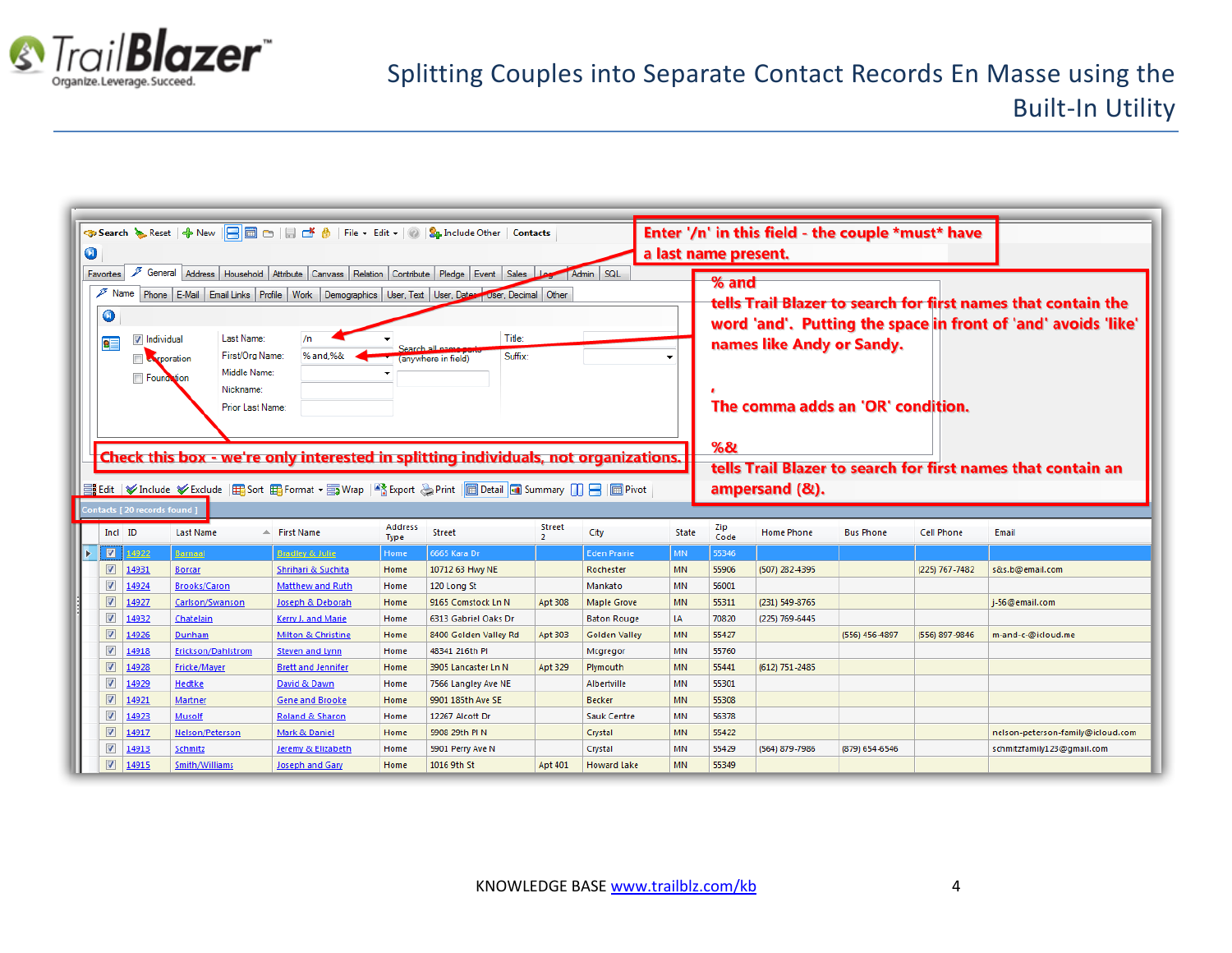

**Tip:** If this is a task you think you'll need to come back to, or perform again the future, it's a good idea to [save this query as one of your favorites](http://www.trailblz.com/kb/?action=view&kb=204&cat=1) for future use.

To bring up the 'splitting' utility follow **File** > **Utilities** > **Split Couples into Separate Contacts…**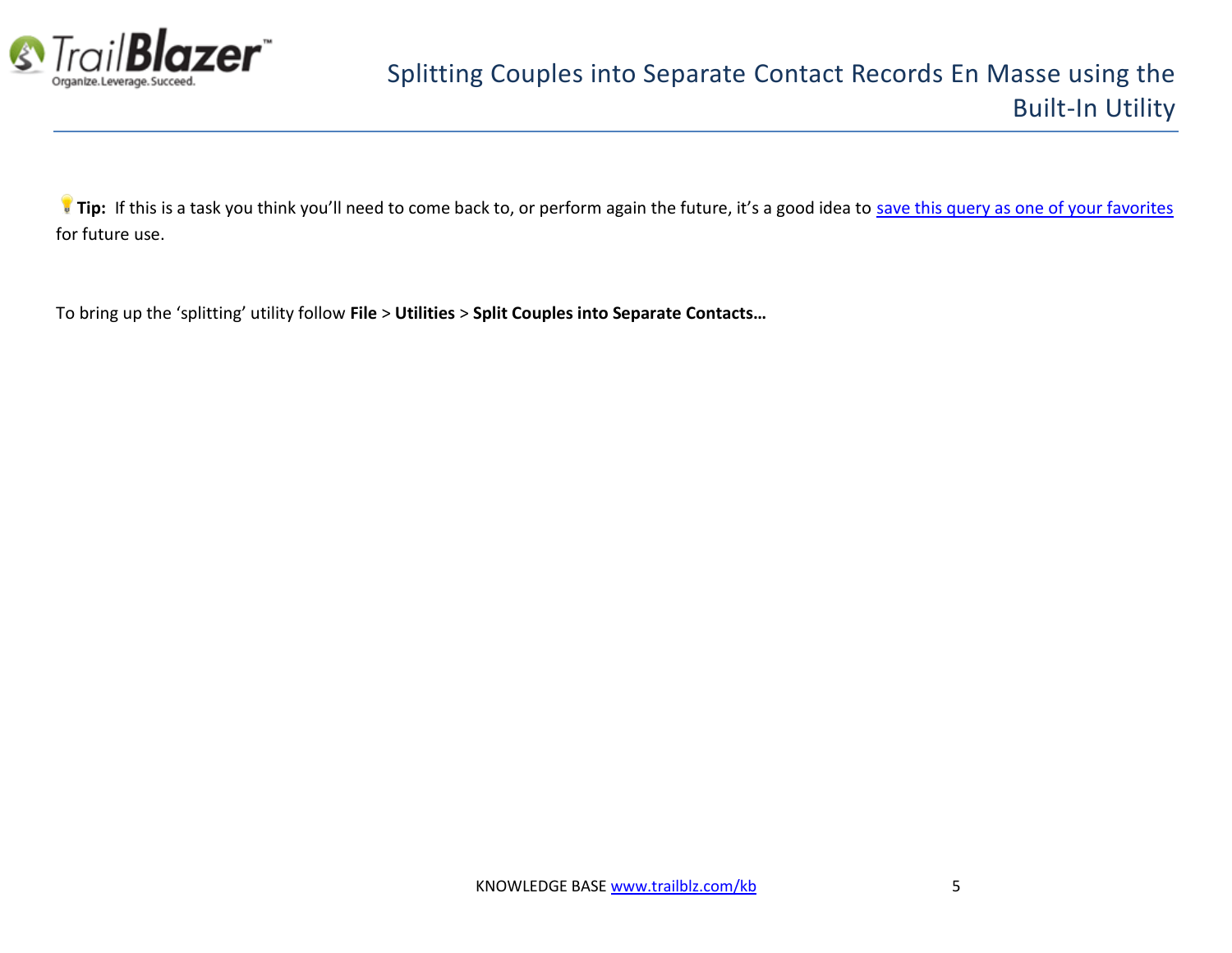

## Splitting Couples into Separate Contact Records En Masse using the Built-In Utility

| 0 | Favorites<br>$\mathscr{F}$ Name<br>0<br>83      | ℱ<br>General<br>Phone E-Mail<br><b>V</b> Individual<br>Corporation<br><b>Foundation</b> | <mark>❖ Search 、</mark> & Reset   ← New    - 日 圓 □   目 □ 台<br>Address<br>Household<br>Email Links<br>Last Name:<br>First/Org Name:<br>Middle Name:<br>Nickname:<br>Prior Last Name: | 62<br>Ъ<br>Attribute Canvas<br>Q,<br>Profile<br>Work<br>Demographica   Osci, rexu<br>/n<br>% and,%&             | File $-$ Edit $ \circledR$<br>Communications<br>Reporting<br><b>Utilities</b><br>$\blacktriangledown$<br>▼<br>▼ | <b>St.</b> Include Other   Contacts<br>٠<br>▸<br>Fvent Sales Lon<br>國文<br>¥.<br>Export<br>USCI, DOL<br>Import<br>Ð<br>Ξš<br>Search all name pr 84<br>Merge<br>(anywhere in field) | Delete Selected Records<br>Find poccible duplicates<br><u>em mousenoid.</u> | Admin SQL<br>Split Couples into Separate Contacts<br>WE HAIR REIN BEREICHT<br>Split couple into sparate Contacts |                                     |                         |                   |
|---|-------------------------------------------------|-----------------------------------------------------------------------------------------|-------------------------------------------------------------------------------------------------------------------------------------------------------------------------------------|-----------------------------------------------------------------------------------------------------------------|-----------------------------------------------------------------------------------------------------------------|-----------------------------------------------------------------------------------------------------------------------------------------------------------------------------------|-----------------------------------------------------------------------------|------------------------------------------------------------------------------------------------------------------|-------------------------------------|-------------------------|-------------------|
|   |                                                 | Contacts [20 records found]                                                             |                                                                                                                                                                                     | Es Edit   ✔ Include ¥ Exclude  田 Sort 田 Format ▼ m Wrap   stap ort A Print   ■ Detail   Bummary     日   ■ Pivot |                                                                                                                 |                                                                                                                                                                                   |                                                                             |                                                                                                                  |                                     |                         |                   |
|   | Incl ID                                         |                                                                                         | <b>Last Name</b>                                                                                                                                                                    | $\triangle$ First Name                                                                                          | Address<br><b>Type</b>                                                                                          | Street                                                                                                                                                                            | Street<br>$\overline{2}$                                                    | City                                                                                                             | <b>State</b>                        | Zip<br>Code             | <b>Home Phone</b> |
|   | $\blacksquare$<br>V<br>$\overline{\mathcal{A}}$ | 14922<br>14931<br>14924                                                                 | <b>Barnaal</b><br><b>Borcar</b><br><b>Brooks/Caron</b>                                                                                                                              | <b>Bradley &amp; Julie</b><br>Shrihari & Suchita<br>Matthew and Ruth                                            | Home<br>Home<br>Home                                                                                            | 6665 Kara Dr<br>10712 63 Hwy NE<br>120 Long St                                                                                                                                    |                                                                             | <b>Eden Prairie</b><br>Rochester<br>Mankato                                                                      | <b>MN</b><br><b>MN</b><br><b>MN</b> | 55346<br>55906<br>56001 | (507) 282-4395    |

Click **[OK]** to proceed if you're 100% that you want to go forward with the splitting of couples in the list.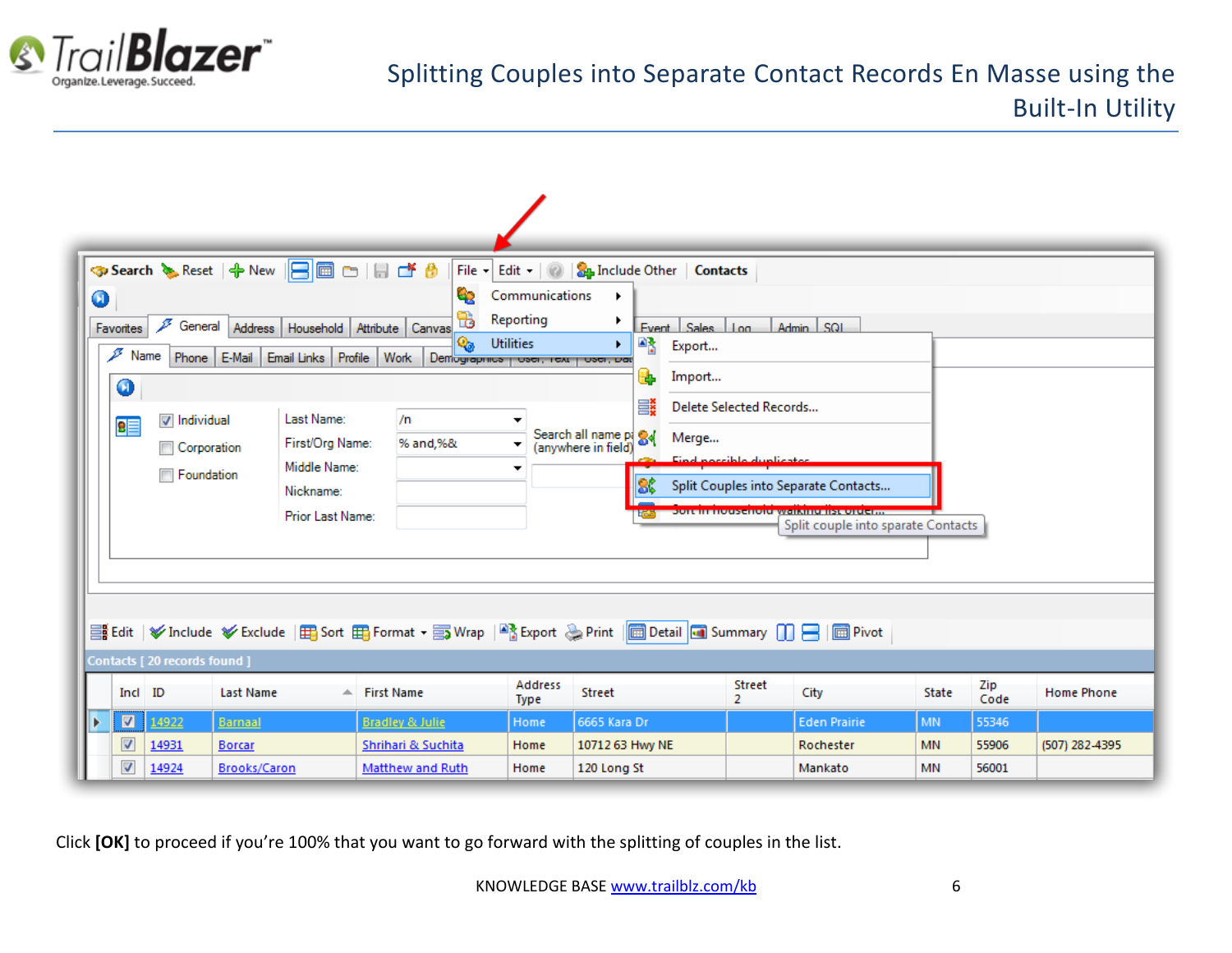



You'll get a popup message when the operation is complete, click **[OK]** to finish. *In my example all 20 couples were split into separate records.*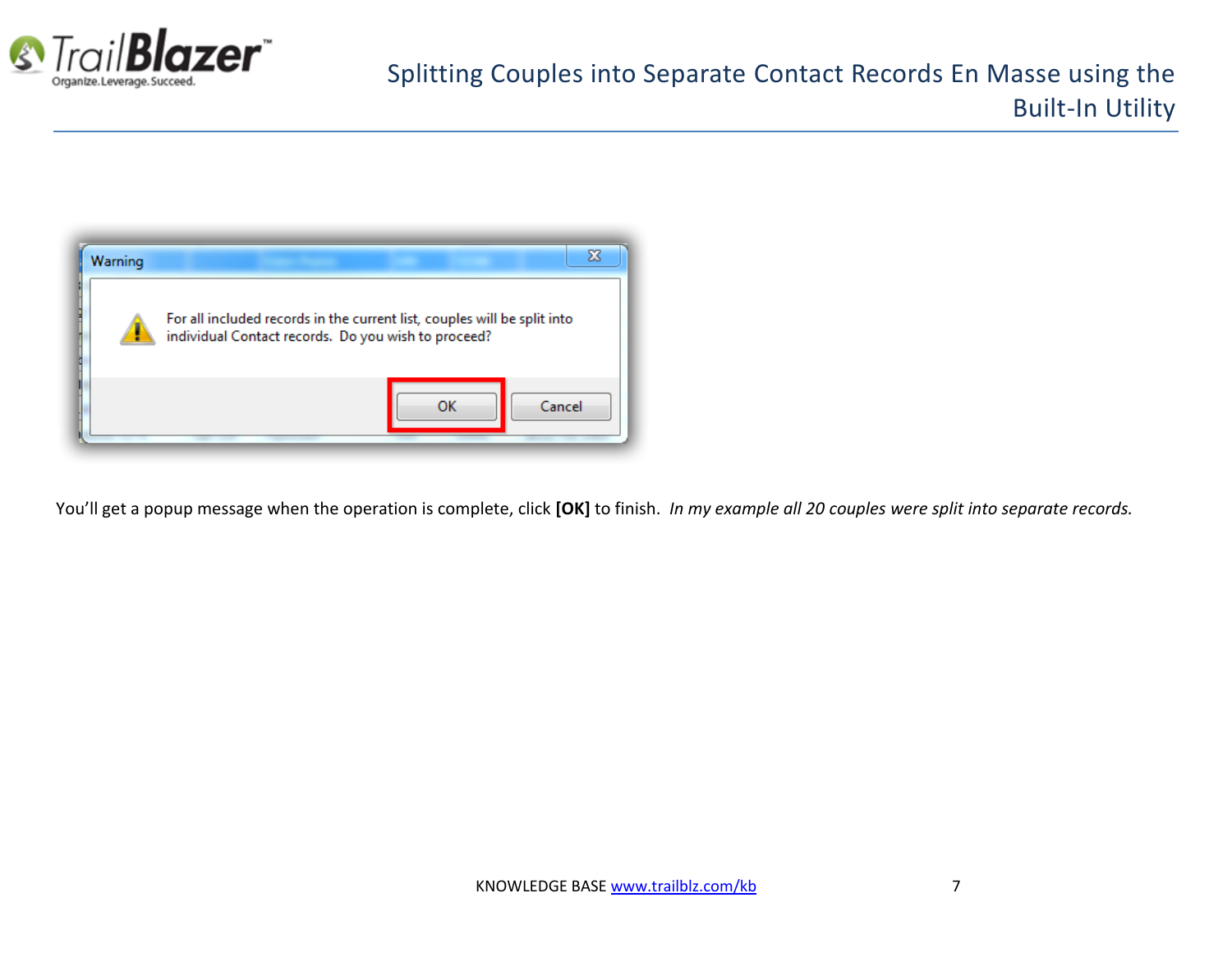

#### **Results of the operation.**



If you run the same search query as used in the first steps the count should now equal zero (if you ran the operation on the entire list), my *example* is shown below.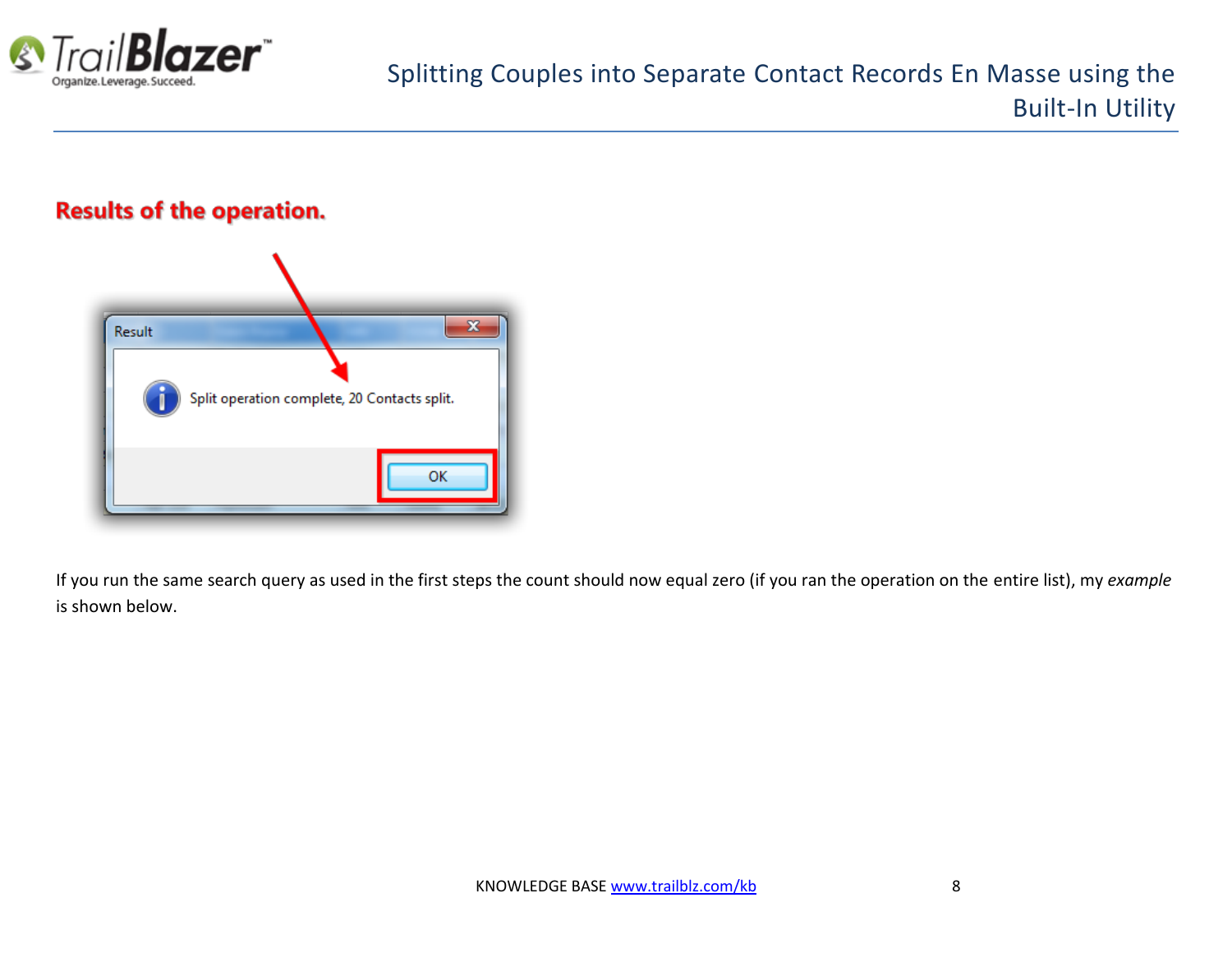

| Title:<br>Last Name:<br>/n<br>$\triangledown$ Individual<br>▼<br>晿<br>Search all name parts<br>First/Org Name:<br>Suffix:<br>% and,%&<br>▼<br>Corporation<br>(anywhere in field)<br>Middle Name:<br>▼<br><b>Foundation</b><br>Nickname:<br>Prior Last Name:<br><b>量 Edit   V</b> Include V Exclude   田 Sort 田 Format ▼ 国 Wrap   ■ Export A Print   ■ Detail   ■ Summary     日   ■ Pivot<br>Contacts [ 0 records found ] | $\bf \bm \omega$ | ₽<br>General<br>Favorites<br>P<br>Name<br>0 | <b>→ Search</b> Beset   ← New   日 圖 □   日 □ 台   File - Edit -   ◎   <mark>S<sub>I</sub> Include Other   Contacts</mark><br>Address   Household   Attribute   Canvass  <br>Phone E-Mail Email Links Profile Work | Relation<br>Contribute Pledge<br>Demographics   User, Text   User, Dates   User, Decimal   Other | Event<br>Sales | <b>Admin</b><br>Log | $ $ SQL |             |
|-------------------------------------------------------------------------------------------------------------------------------------------------------------------------------------------------------------------------------------------------------------------------------------------------------------------------------------------------------------------------------------------------------------------------|------------------|---------------------------------------------|-----------------------------------------------------------------------------------------------------------------------------------------------------------------------------------------------------------------|--------------------------------------------------------------------------------------------------|----------------|---------------------|---------|-------------|
|                                                                                                                                                                                                                                                                                                                                                                                                                         |                  |                                             |                                                                                                                                                                                                                 |                                                                                                  |                |                     |         |             |
| Street<br>Incl ID<br>City<br><b>State</b><br>Last Name<br>$\triangle$ First Name<br>$\mathcal{P}$<br><b>Type</b>                                                                                                                                                                                                                                                                                                        |                  |                                             |                                                                                                                                                                                                                 | Address                                                                                          |                | <b>Street</b>       |         | Zip<br>Code |

Take a look at the **related resources** below to learn about householding and other similar tools in Trail Blazer.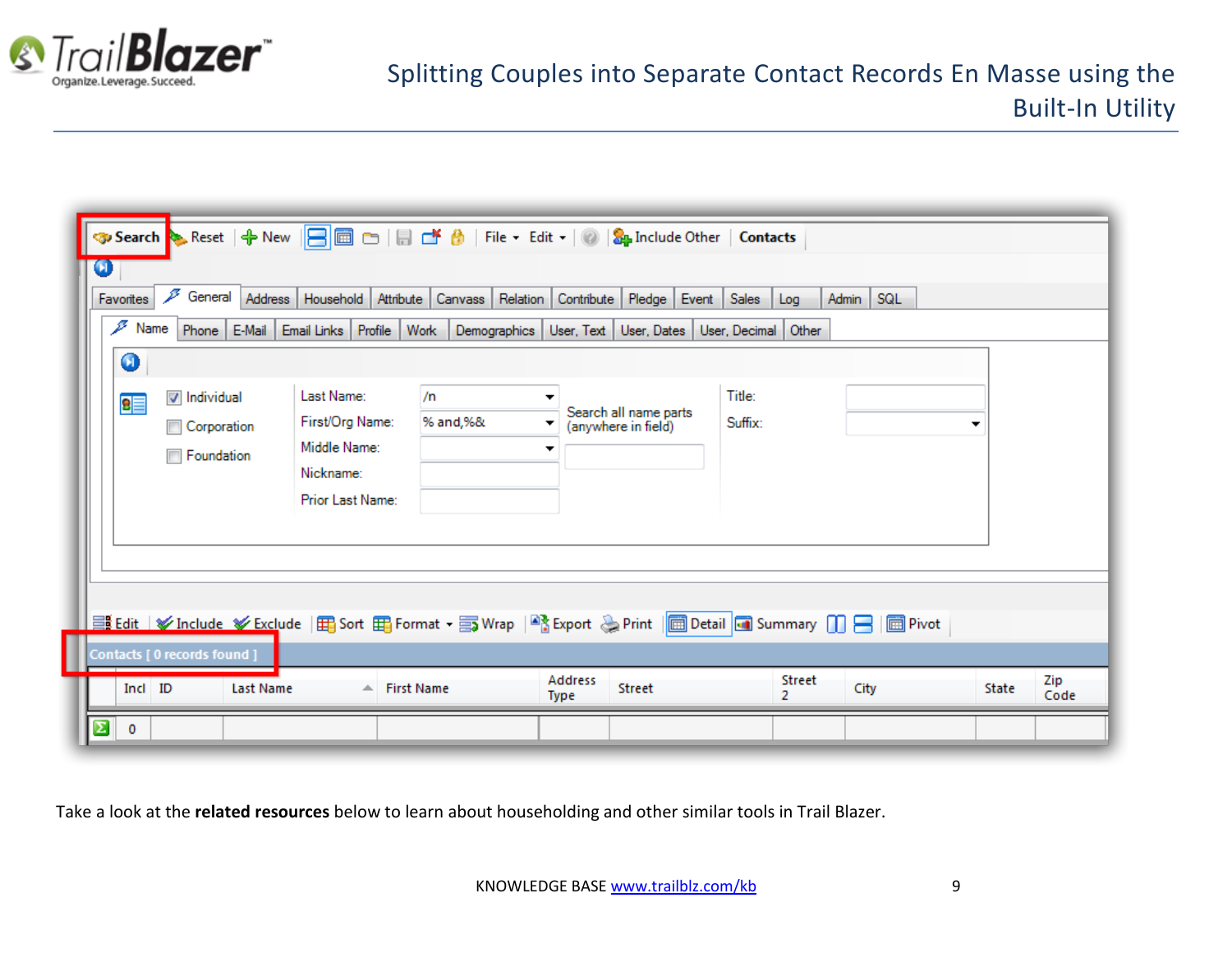



- YouTube Channel
- Knowledge Base Articles
- 3rd Party Resources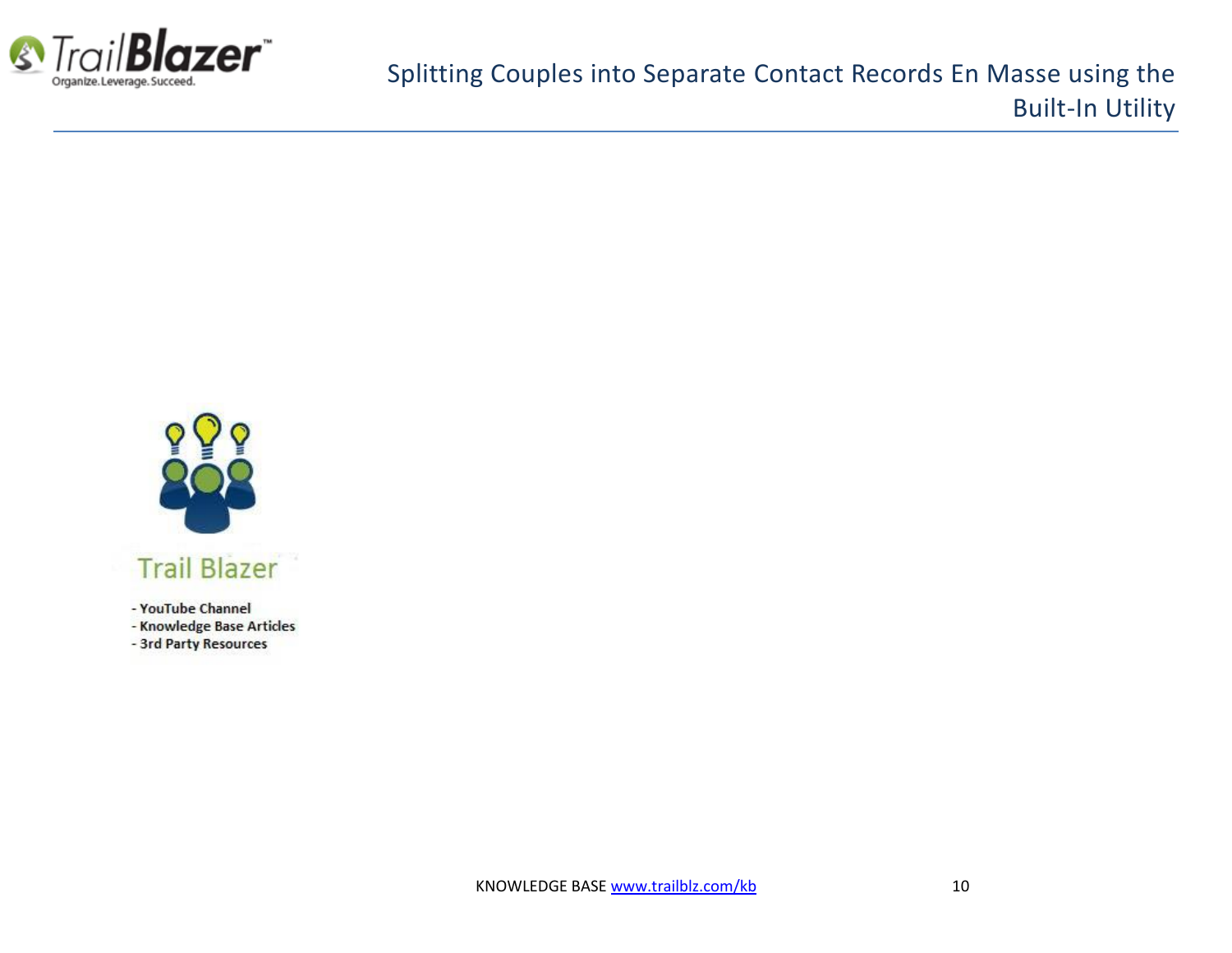

## **Related Resources**

| <b>Article: Splitting Couples into Separate Records En Masse</b>                                                           |
|----------------------------------------------------------------------------------------------------------------------------|
| Article: Managing Households - Creating, Deleting and Re-Creating                                                          |
| Article: Households - Creating, Deleting, Re-creating                                                                      |
| <b>Article: Household Automatic vs User Managed</b>                                                                        |
| <b>Article: Household Record Count</b>                                                                                     |
| Article: Household Records when Last Names are Different                                                                   |
| <b>Article: Household Export</b>                                                                                           |
| <b>Article: Find Possible Duplicates</b>                                                                                   |
| Article: How to Find Duplicate Contact Records by Identical *Primary* Email Address, and Automatically Merge them Together |
| <b>Article: SQL Wildcards</b>                                                                                              |
| Video: Households - What To Do B4 Householding!!                                                                           |
| Video: Households - Delete and Recreate                                                                                    |
| Video: Households - Drag n Drop                                                                                            |
| <b>Video: How to Manage Duplicates</b>                                                                                     |

# **Trail Blazer Live Support**